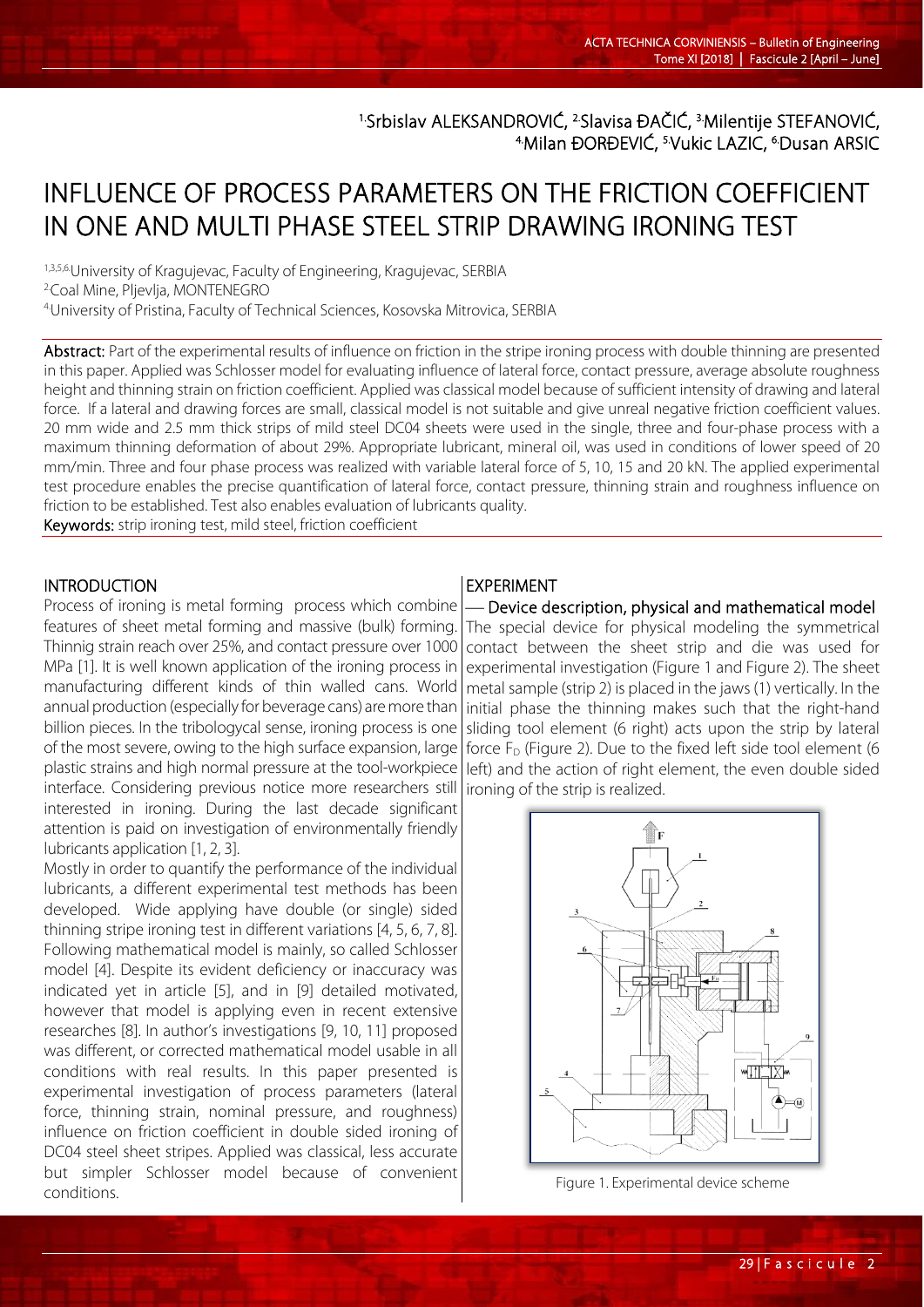

#### Figure 2. Force acting scheme

After the initial thinning deformation was realized, the tensile force F begins to act, and the ironing process continues until the sample length is executed. The main action of the ERICHSEN 142/12 laboratory hydraulic press is used as the tensile force across the range of 0-20 kN at speed of 20 mm/min. The lateral force is realized by the hydro-cylinder (8, Figure 1). The maximum range of the lateral force is 0-50 kN. The piston pushes right hand element (6) which is coupled to the sliding element (7). The hydro cylinder (8) is powered by the independent hydraulic aggregate (9), which contains the filter, electric motor, pump, two position directional control valve, adjustable control valve for lateral force and manometer. The data acquisition system measures drawing force dependence on the sliding length or time and the constant intensity of lateral force [10, 11, 12].



Figure 3. Tool elements geometry

Geometry of the tool elements are shown at Figure 3. Physical appearance of elements and assembly can be seen at Figure 4.

For the contact elements material chosen was alloyed tool steel X160CrMoV12 with 62 HRC hardness after thermal treatment. Active surfaces are fine ground and polished with average absolute roughness height Ra≈0,06 μm.

According to chosen model [4, 8, 10] following formulas for friction coefficient and average calculated (nominal) pressure was used:

$$
\mu = \frac{\frac{F}{2F_{D}} - t g \alpha}{\frac{F}{2F_{D}} t g \alpha + 1} = \frac{F - 2F_{D} t g \alpha}{F t g \alpha + 2F_{D}}
$$
(1)  

$$
\overline{p} = \frac{F \sin^{2} \alpha + F_{D} \sin 2\alpha}{b(s_{0} - s_{1})}
$$
(2)

Formulas (1) and (2) with current data for this experiment, are:

$$
\mu = \frac{F - 0.3526 \cdot F_{D}}{0.1763 \cdot F + 2 \cdot F_{D}}
$$
(3)

$$
\overline{p} = \frac{0.03015 \cdot F + 0.34202 \cdot F_{\text{D}}}{20.3(2.49 - s_{1})}
$$
(4)







#### Strip material properties

Geometry of the strip is shown in Figure 5 and Table 1.



Figure 5. Strip geometry Table 1. Strip dimensions

| TAME T. JUID UILIEI DIUTD |       |            |            |            |  |  |  |  |  |
|---------------------------|-------|------------|------------|------------|--|--|--|--|--|
| Material                  |       | $\ln$ [mm] | $b_0$ [mm] | $S_0$ [mm] |  |  |  |  |  |
| Č 0148 (DC04)             | min   | 100        |            | 2.47       |  |  |  |  |  |
|                           | sred. | 100        | 20.3       | 2.49       |  |  |  |  |  |

For experimental investigations in this paper chosen was the low carbon steel sheet DC04. Specimens for mechanical properties were prepared according to standards SRPS EN ISO 6892 - 1.2012. Determined material characteristics are shown  $(1)$  in Table 2.

#### Table 2. Mechanical properties

| Material |       | $\mathsf{K}_{\textsf{D}0.2}$<br>[MPa] | Ħм<br><b>IMPal</b> | $R_{p0,2}/R_{M}$ | A [%] |       |
|----------|-------|---------------------------------------|--------------------|------------------|-------|-------|
| Č 0148   | min   | 184.53                                | 283.77             | 0.65             | 57.90 | 0.215 |
| (DC04)   | sred. | 185.16                                | 284.54             | 0.65             | 57.95 | 0.216 |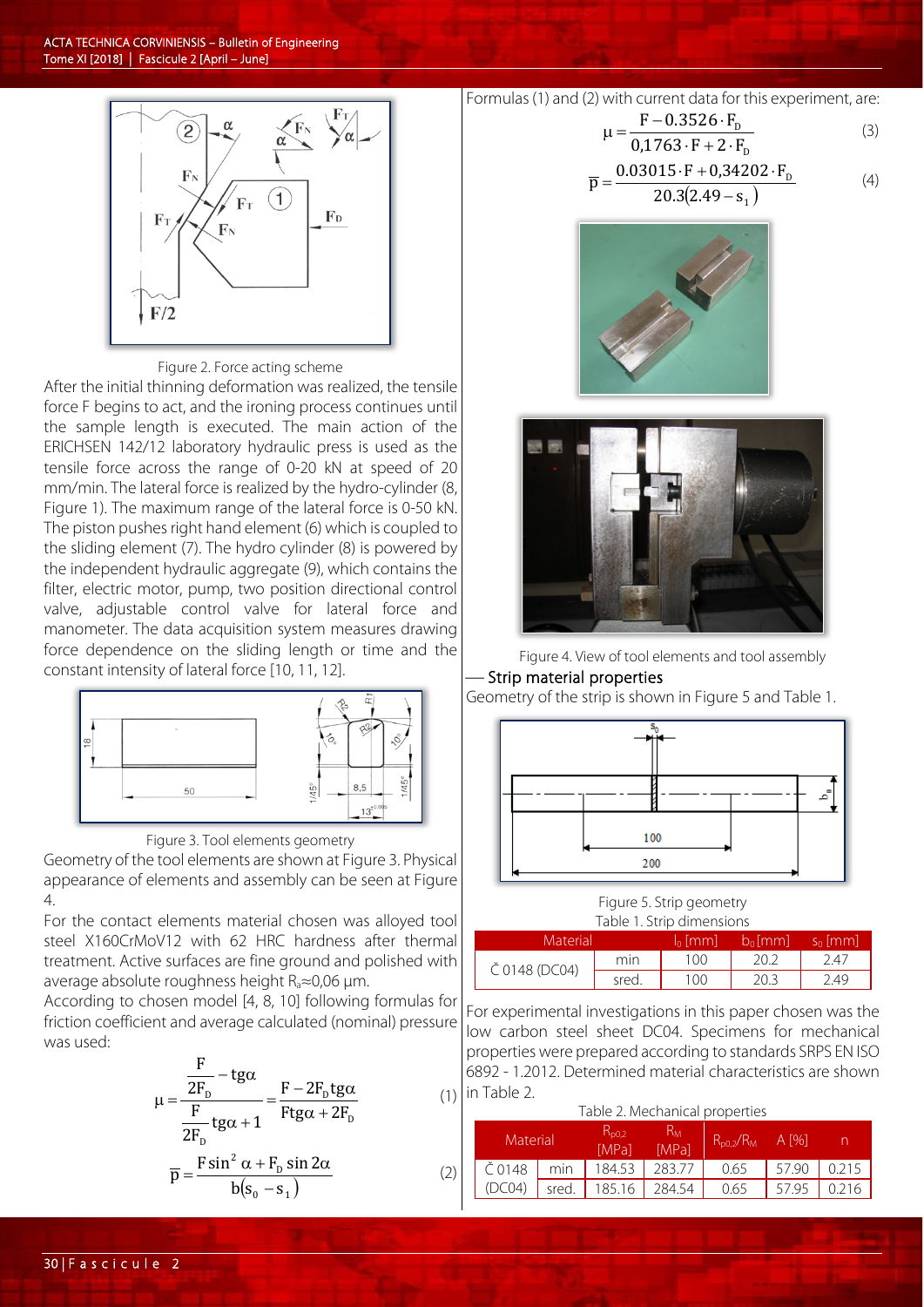In Table 2  $R_{p0.2}$  is yield strength,  $R_M$  is tensile strength, A is percentage elongation at moment of fracture and "n" is strain hardening exponent.





Experimental tensile force – strain curves (Figure 6) were obtained for three specimens with excellent repeatability. As can be seen, force curves have smooth dependence on strain which is common for such a material.

## RESULTS AND DISCUSSION

Within results of this experiment, diagrams of tensile forces are presented first (Figure 7, Figure 8, Figure 9 and Figure 10). In the first case (Figure 7) used are one phase process. Each stripe sliding process needs separate specimen with appropriate lateral force  $(F_D)$ . Values are chosen according to empirical recommendation (5kN; 10 kN and 15 kN). Lateral force of 15 kN is below the limiting intensity and process reached full sliding length of about 60 mm.

Figure 8 represents severe conditions. There is three phase process realized on the single specimen. First sliding is performed with lateral force of 5 kN at the path length of about 56 mm. Second phase is performed on the same specimen but ironing starts 21 mm after stripe path beginning. Lateral force was higher: 10 kN. Third sliding passage take place on the same strip also, after 37 mm path. Conditions was severe but no brake occured.







Figure 8. Tensile force vs. sliding length curves

Lubricant in the process was mineral oil (signed PRESS 509 EP) of domestic producer, intended to drawing operations. Kinematic viscosity of that lubricant is 170 mm<sup>2</sup>/s at 40 °C, and density of 0.950 g/cm<sup>3</sup> at 20 °C.







Figure 10. Tensile force vs. sliding length curves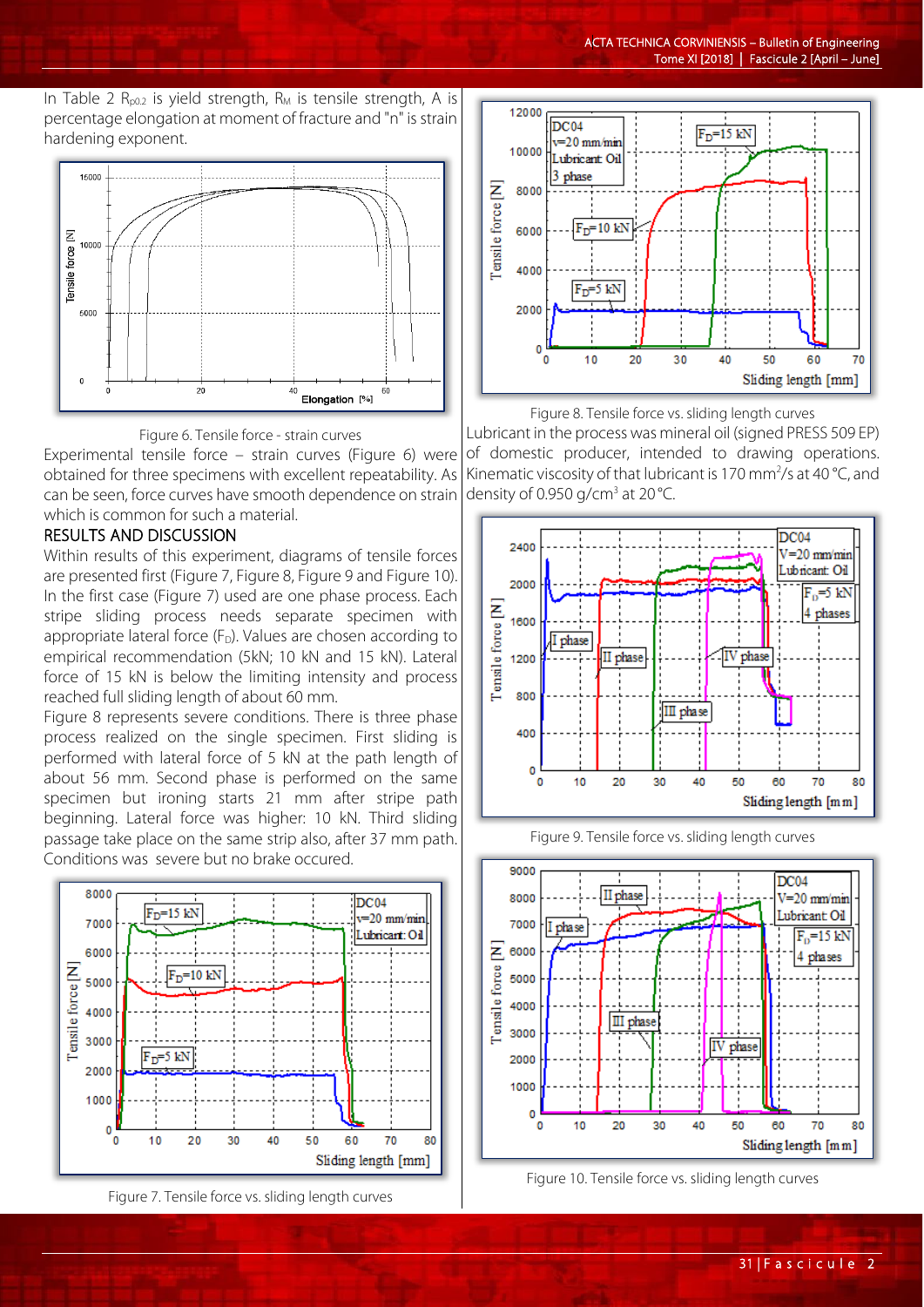Figure 9 shows tensile force diagrams for four phase ironing process with constant lateral force of 5 kN in each phase. Second, third and four phase starts with about 14 mm offset like in previous case. Sliding process is relatively smooth and no brake occurs.

Figure 10 shows tensile force diagrams for four phase ironing process with constant lateral force of 15 kN in each phase. Conditions are more severe. Second, third and four phase starts with about 14 mm offset like in previous case. Sliding process is relatively stable from first to third phase and no brake occurs, but in fourth phase brake happend after only 6 mm of sliding length.



Figure 11. Strips after multi-phase ironing

In this study investigated are the influences of lateral force, calculated (nominal) pressure, thinning strain and average roughness on the friction coefficient (Figure 12, 13, 14 and 15).

Dependences given at the. Figure 12 determined are according to terms (1) and (3). For tensile force F intensities was adopted average values. For one phase process friction coefficient (μ) have relatively small values, even in case of 15 kN lateral force.

Diagrams for three phase processes clearly shows that μ increase, and it is in accordance with heavier process conditions. Especially in the three phase process with lateral force increasing (Figure 12), μ reached maximum value.



Figure 12. Friction coefficient dependence on lateral force Figure 13 shows friction coefficient dependence on calculated pressure according to terms (2) and (4). For that

parameter must be noticed that it is only calculated or nominal parameter, which inversely depends on strip thinning strain (Figure 14). Because of that, pressure values are reached unreal intensities for very small thinning. So, calculated pressure need to be considered like parameter related to thinning strain, rather than real pressure.



Figure 13. Friction coefficient dependence on calculated pressure



Figure 14. Friction coefficient dependence on thinning strain



Figure 15. Friction coefficient vs. average roughness